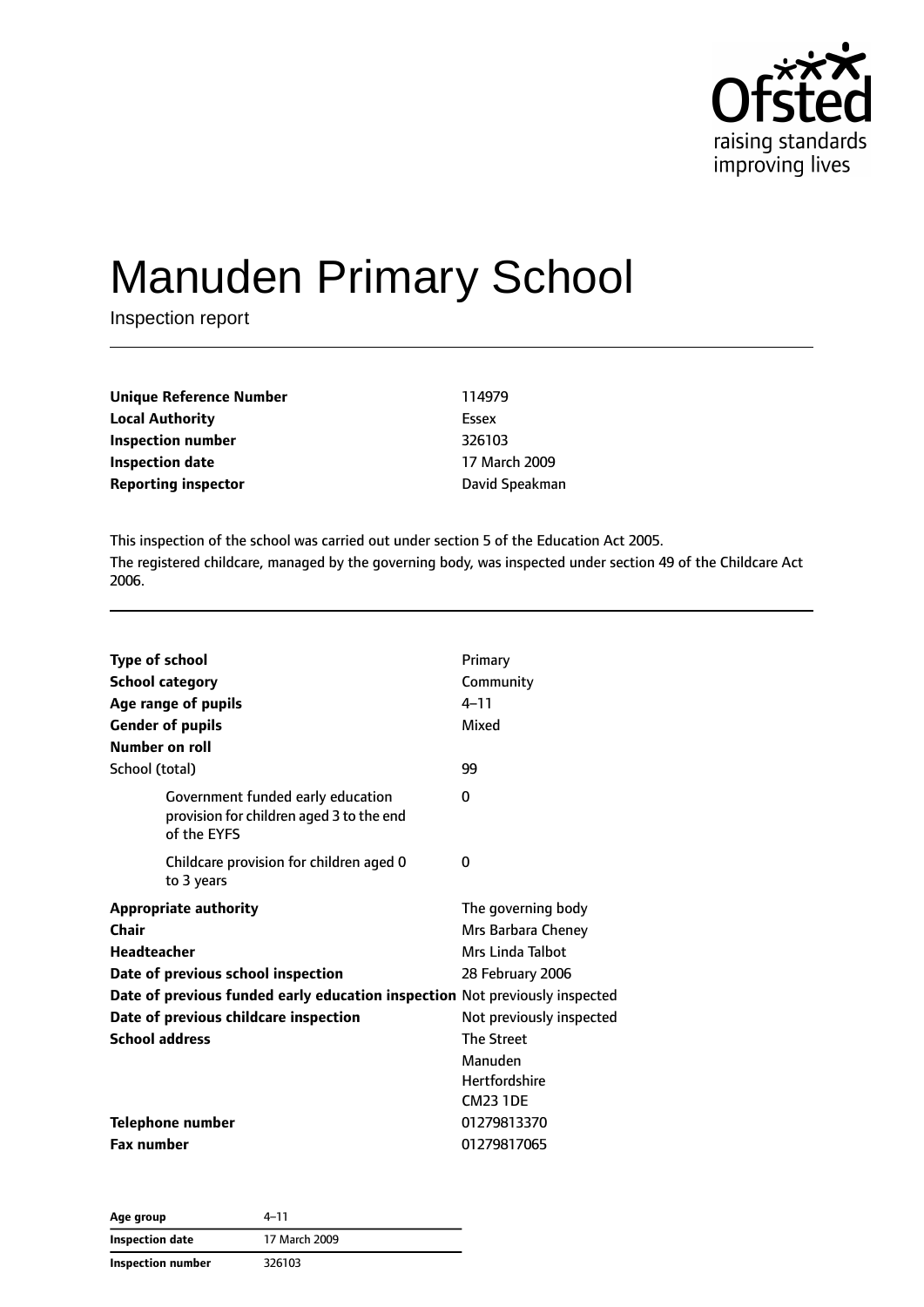.

<sup>©</sup> Crown copyright 2009

Website: www.ofsted.gov.uk

This document may be reproduced in whole or in part for non-commercial educational purposes, provided that the information quoted is reproduced without adaptation and the source and date of publication are stated.

Further copies of this report are obtainable from the school. Under the Education Act 2005, the school must provide a copy of this report free of charge to certain categories of people. A charge not exceeding the full cost of reproduction may be made for any other copies supplied.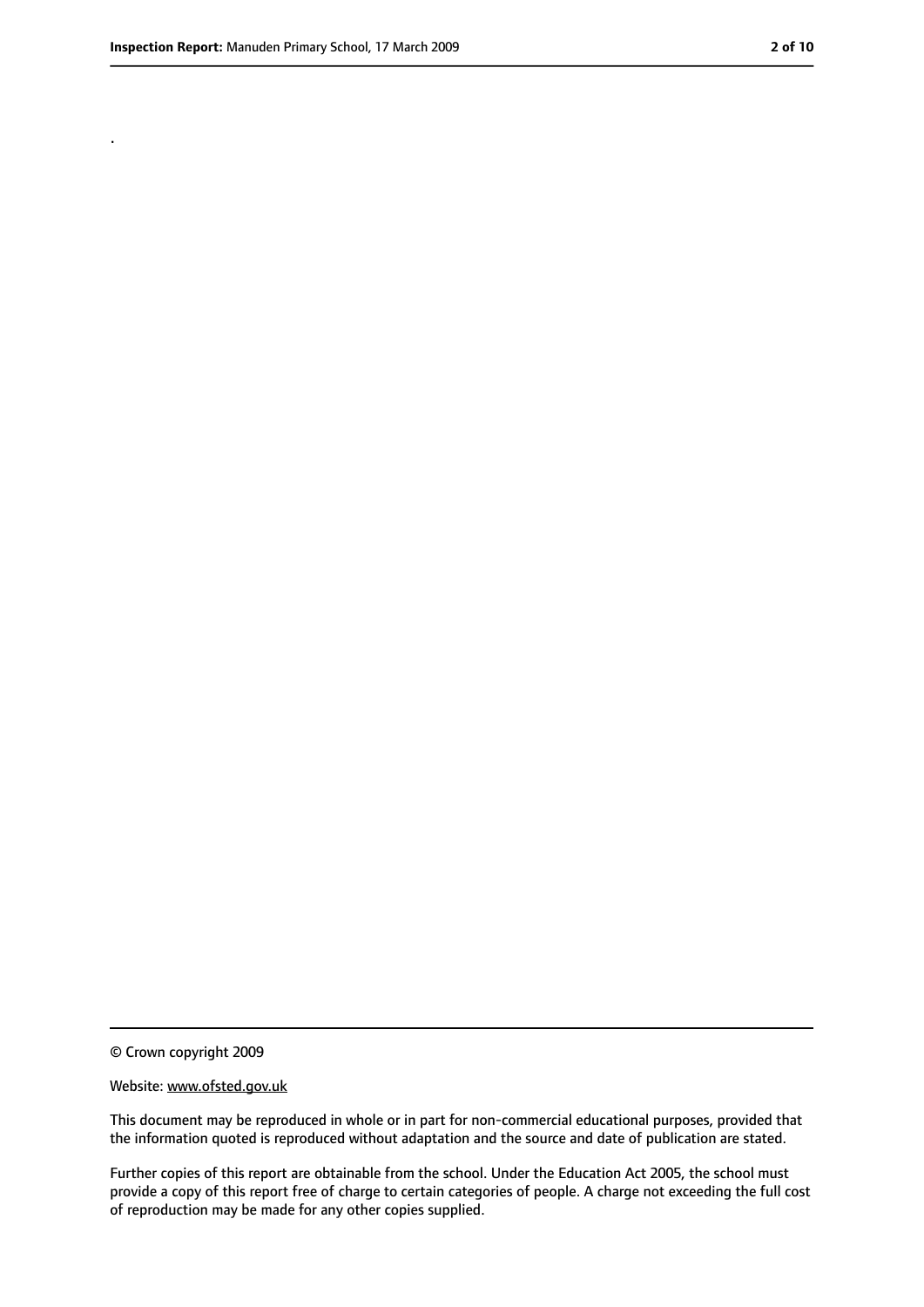# **Introduction**

The inspection was carried out by two additional inspectors.

Inspectors evaluated the overall effectiveness of the school and investigated the following issues: whether high standards in English and mathematics are reflected in other subjects, how the school widens pupils' multicultural and global awareness, how governors have improved their work and what special features support the school's self-assessment of outstanding overall effectiveness.

Inspectors gathered evidence from observations of lessons and pupils' work, parental questionnaires, school self-evaluation documents and discussions with the headteacher, governors and pupils. Other aspects of the school's work were not investigated in detail, but inspectors found no evidence to suggest that the school's own assessments, as given in its self-evaluation, were not justified, and these have been included where appropriate in this report.

# **Description of the school**

This is a smaller than average sized primary school. It serves the villages of Manuden and Berden, from which most pupils come. Children start their Early Years Foundation Stage education at the beginning of the Reception Year. Attainment on entry is similar to that normally expected of children of this age. The proportion of pupils who have learning difficulties and/or disabilities is smaller than in other schools. An average proportion has a statement of special educational needs. The main identified needs include moderate learning difficulties and those on the autistic spectrum. The number of pupils coming from minority ethnic backgrounds is much lower than in most schools and none is at an early stage of learning English.

Manuden Pre-school Playgroup operates from the school hall. It is managed independently of Manuden's governing body.

## **Key for inspection grades**

| Grade 1 | Outstanding  |
|---------|--------------|
| Grade 2 | Good         |
| Grade 3 | Satisfactory |
| Grade 4 | Inadequate   |
|         |              |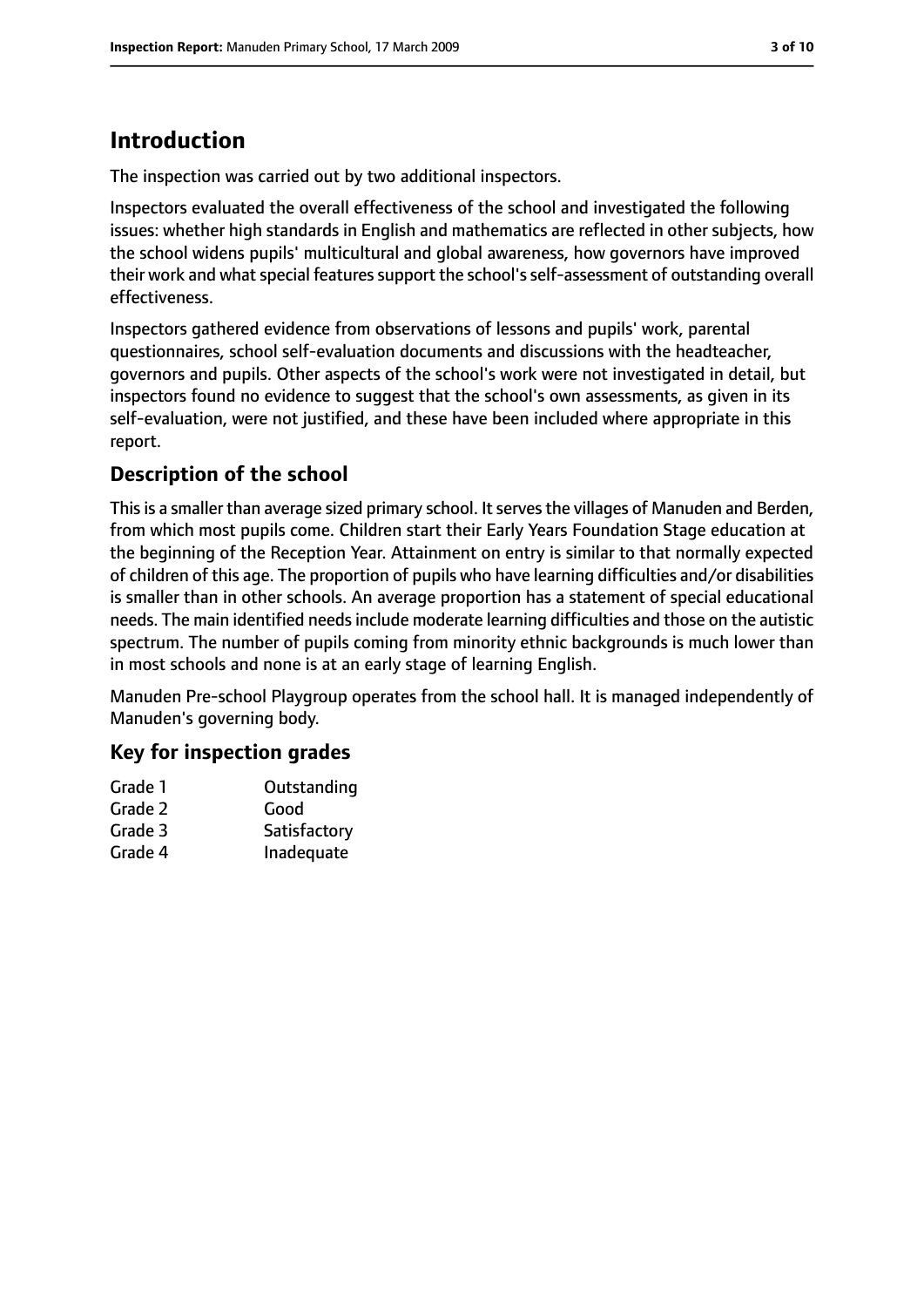# **Overall effectiveness of the school**

#### **Grade: 1**

Pupils achieve exceptionally well in this outstanding school. Standards at the end of both Key Stages 1 and 2 are exceptionally high and have been at this level for a number of years. Not only are test results in English, mathematics and science exceptionally high year-on-year, but high standards are reflected in pupils' work in other subjects. From the moment they start school, pupils are encouraged to think for themselves and to become independent learners at a very early age. From the very beginning pupils are taught to work things out for themselves. They are taught the skills they need and are provided with numerous opportunities to use and apply what they have learned. This helps prepare them extremely well for the next stages of their education and life beyond school.

The school sets out to promote pupils' personal independence as well as their academic achievement through providing an all-round education. Personal development is outstanding. Pupils are confident in their relationships with other pupils and with adults. They are proud of their work and what they achieve. This level of maturity and the excellent academic standards help produce articulate, enthusiastic and confident young people. Their spiritual, moral, social and cultural development is outstanding. There is a strong sense of a family community in the school. 'Manuden has a great sense of community spirit. My daughters have grown immensely in confidence and are thriving academically,' wrote one parent. This sums up the views of many parents. Pupils themselves say they feel very safe in the school and free from any form of aggression. Behaviour in lessons and around the school is excellent. The school actively promotes opportunities for pupils to help each other in this safe, secure and exceptionally caring environment. Older pupils receive simple first-aid training so they know what to do should they spot anyone in difficulties. Staff are specially trained in skills to support a wide range of emotional and personal situations if they arise. The school has excellent partnerships with other schools and agencies that help support pupils' education and promote their well-being. All safeguarding procedures were fully in place at the time of the inspection.

Pupils are very aware of how to maintain healthy lifestyles, both in terms of keeping to a healthy diet and engaging in lots of opportunities to keep physically fit. Pupils certainly enjoy school a great deal and their attendance is good. They speak about school with great enthusiasm. They find lessons interesting and enjoyable and are pleased with the progress they are making in their learning. Residential trips, visits, visitors, special days and curriculum events all make the school a very interesting place. 'We get a lot of fresh air,' commented one pupil. As part of the excellent curriculum pupils take part in many outdoor activities. The school has an allotment used to grow vegetables which they cook into dishes such as pumpkin soup. 'Welly Wednesday' provides younger pupils with opportunities to take short trips out of school to learn about their local environment.

Community cohesion is promoted effectively at local and national levels and it has a good global dimension. Being a small school in a rural village, staff ensure pupils have a good community awareness. They contribute to local life. The school makes full use of its national and international contacts, with a range of visitors to talk about different lifestyles in a diverse culture. Special events, including World Peace Day and a European Language Day, celebrated in school, build pupils' global awareness well. The local Member of Parliament has spoken to pupils and they organised their own internal election.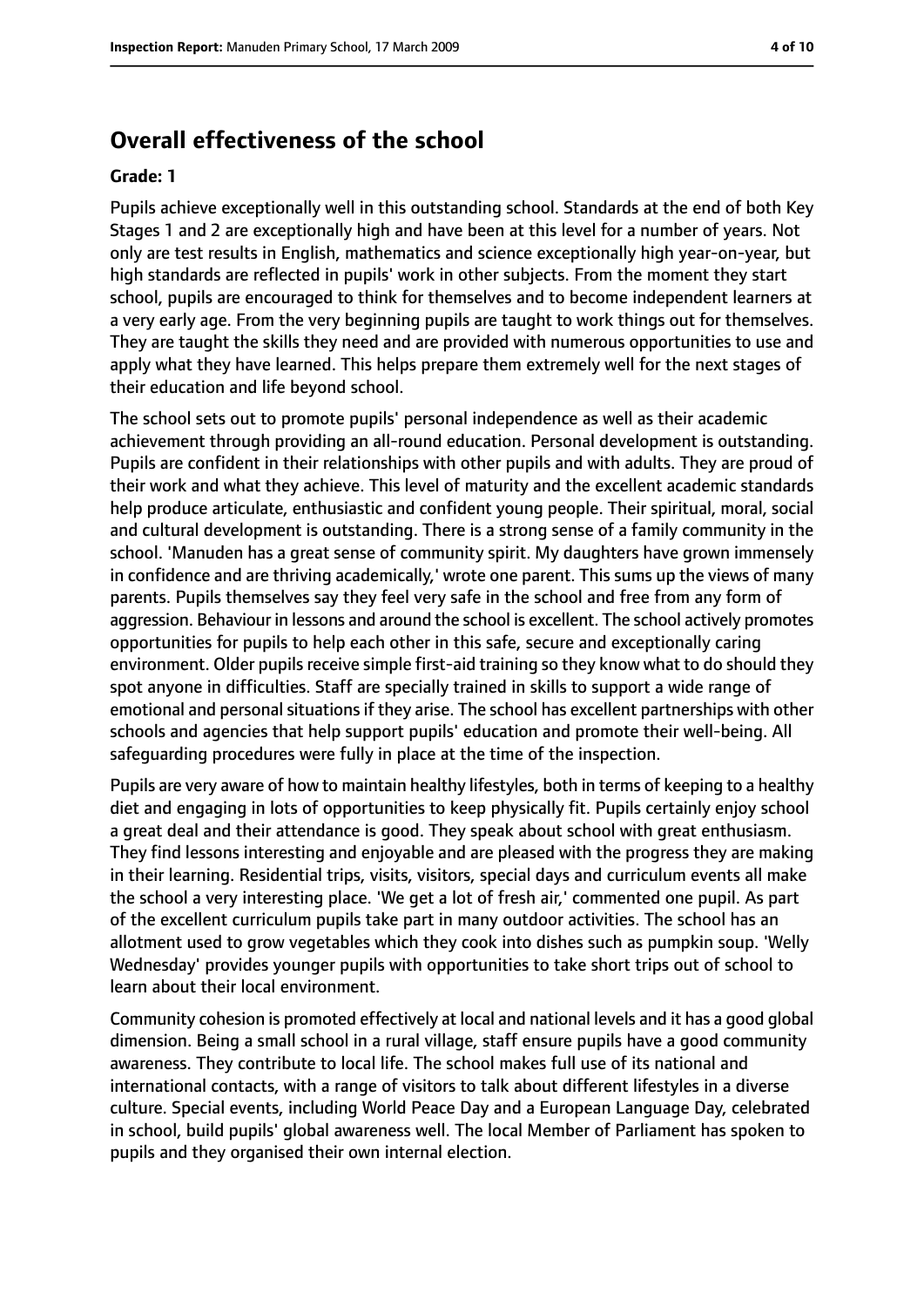The quality of teaching is outstanding at all stages of the school. Teaching, assessment of pupils' work and the academic guidance provided are very closely linked and result in rapid progress. Regular monitoring of standards and progress means that teachers are fully aware of individual pupils' learning needs and they meet these very well. Lessons are organised very efficiently and where there is more than one year group in a class, teachers make sure that their expectations of pupils at all ages and levels of attainment are equally high. Teaching assistants work very well with the teachers and provide highly effective support to the groups of pupils with whom they are working. Pupils are happy with the advice they get on how to improve their work. Marking is helpful in that it tells them what they are doing well and how to improve on any weaknesses noted. It focuses on pupils' targets. Pupils are fully aware of their targets and when they achieve them. These are challenging, match teachers' high expectations well and contribute significantly to the rapid academic progress pupils make. Pupils are increasingly involved in assessing the quality of their own work and that of others. This is done with careful guidance, with pupils being fully aware of what they are looking for to judge a piece of work as good or better.

Leadership and management are outstanding. The staff work within a culture of strong teamwork and mutual support. Each one contributes significantly to the highly effective monitoring and evaluation process, the outcomes of which are used to set a very clear agenda for improvement. School self-evaluation is accurate in identifying these areas, such as providing a covered outdoor work space for young children or developing the use of information and communication technology (ICT) and the internet to support pupils' work at home. The work of the governors is good and has improved since the previous inspection. They organise their work effectively, work in close collaboration with the school and have a good knowledge of how well the school is doing. They provide effective levels of support and challenge, holding key personnel accountable for improvement. They have recently completed a self-evaluation of their work and have identified a small number of areas in their own work that they wish to develop further. They use their good knowledge and understanding of the school's performance to support their involvement in strategic planning and the monitoring of development and improvement. Bearing in mind the clarity of vision for school improvement, the high standards and outstanding achievement that have been maintained continuously since the previous inspection and other improvements made since then, the school has an excellent capacity to improve further.

#### **Effectiveness of the Early Years Foundation Stage**

#### **Grade: 1**

Pupils achieve exceptionally well in this outstanding Early Years Foundation Stage. They make rapid progress in all areas of learning from the moment they start school, so that when they move into Year 1, standards are above those expected for their age and the great majority of children are working comfortably with Key Stage 1 National Curriculum work. This is because of a number of excellent features. Provision is expertly led and managed. Early Years Foundation Stage children share a class with Year 1 and the quality of teamwork between the two teachers is excellent. Efficient and effective deployment means that pupils experience high quality teaching, which results in excellent learning. Both teachers show considerable skill in turning all activities into meaningful and enjoyable learning opportunities, successfully combining different areas of learning. Expectations are high and tasks challenging so children are constantly stimulated throughout the day.

There is an excellent balance between teacher-led activities and those that children choose for themselves, and children have opportunities to learn indoors and outside. However, there is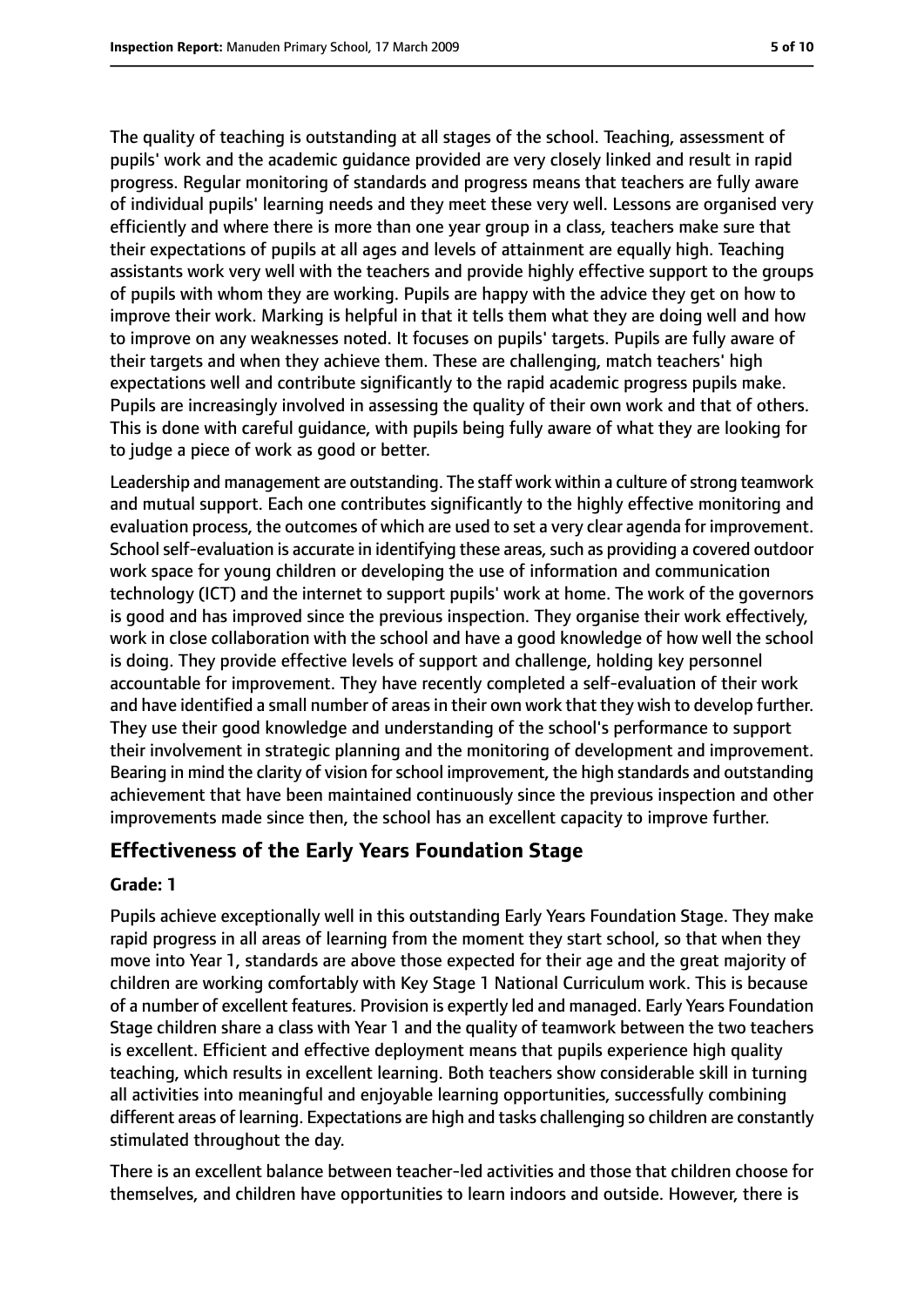no covered area so learning outside has to be planned with the weather in mind and lacks spontaneity. Resources are good. The highly effective use of these provides an exciting learning environment with interesting and engaging themed areas, supporting the curriculum very effectively. Assessment is thorough and rigorous. Adults have a very clear picture of how well each individual child is doing. ICT is used very well by adults to improve the effectiveness of teaching presentations and by children in learning activities. Children's personal, social and emotional development is very strong. Children are confident and very happy, showing high levels of enjoyment in learning and being in school.

## **What the school should do to improve further**

■ Improve the outdoor area adjacent to the Early Years Foundation Stage classroom so that the school can create an outdoor classroom for use in all weather conditions, and which reflects the indoor provision.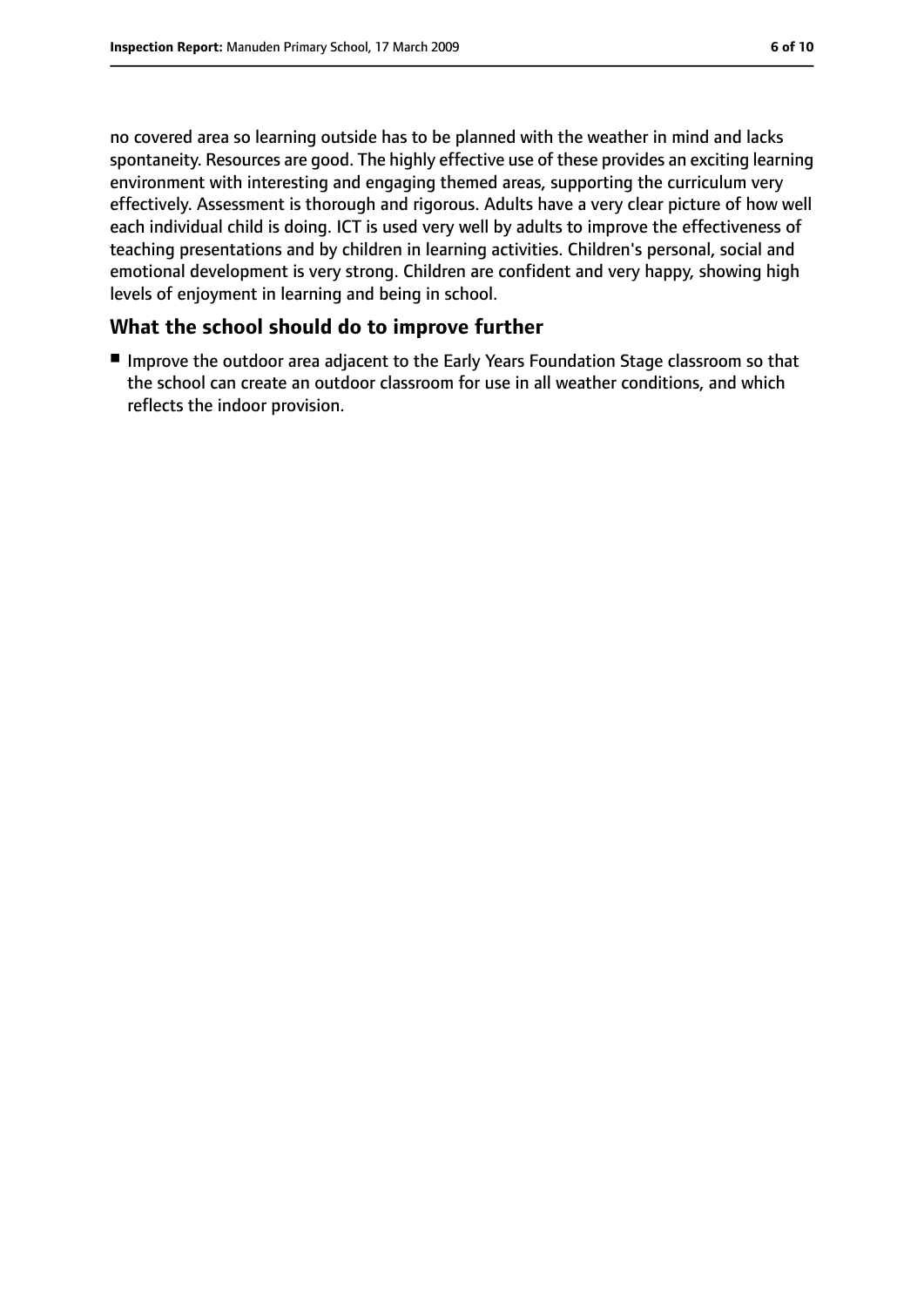**Any complaints about the inspection or the report should be made following the procedures set out in the guidance 'Complaints about school inspection', which is available from Ofsted's website: www.ofsted.gov.uk.**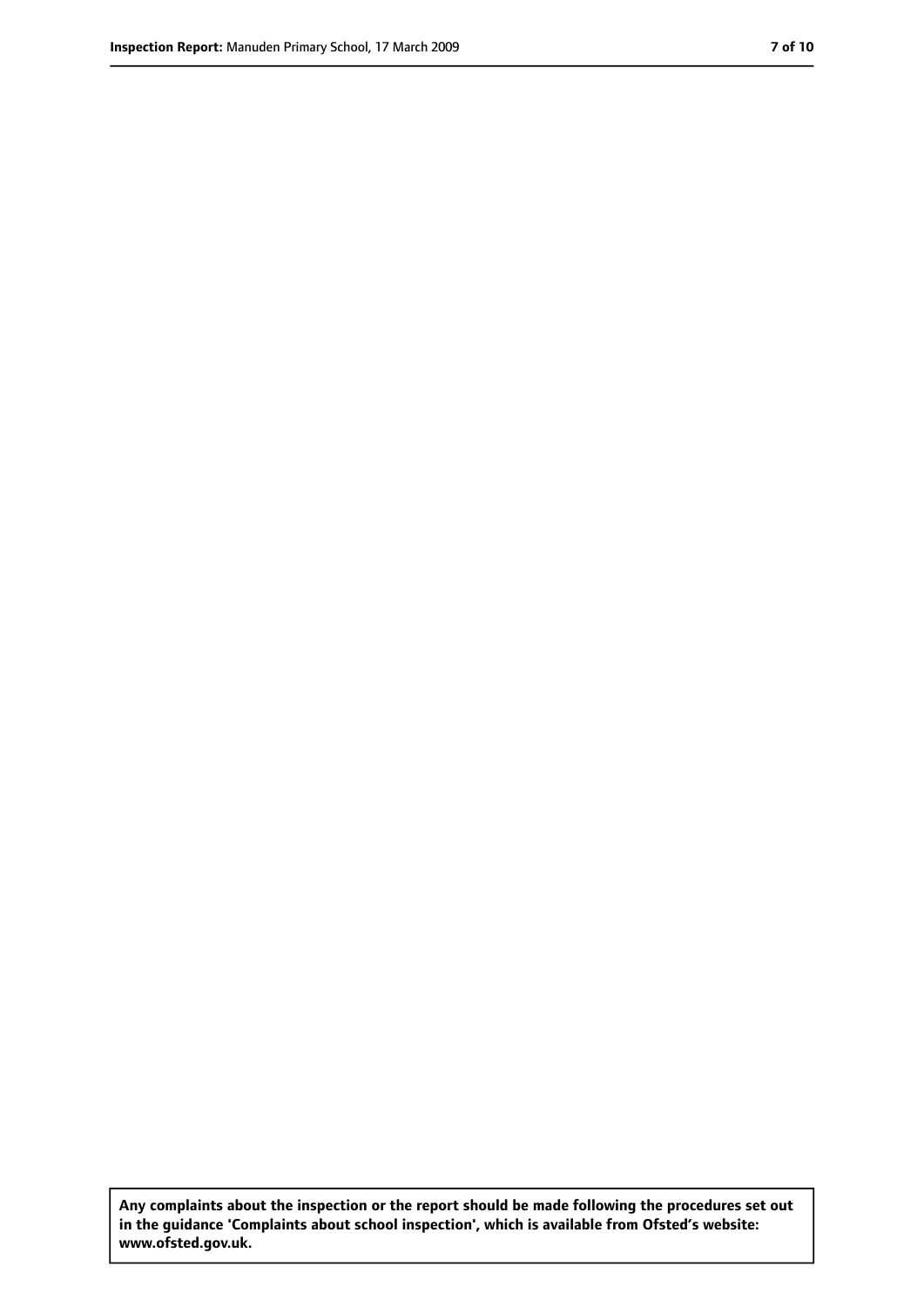# **Inspection judgements**

| \ Key to judgements: grade 1 is outstanding, grade 2 good, grade 3 satisfactory, and | <b>School</b>  |
|--------------------------------------------------------------------------------------|----------------|
| arade 4 inadequate                                                                   | <b>Overall</b> |

#### **Overall effectiveness**

| How effective, efficient and inclusive is the provision of<br>education, integrated care and any extended services in meeting the<br>needs of learners? |     |
|---------------------------------------------------------------------------------------------------------------------------------------------------------|-----|
| Effective steps have been taken to promote improvement since the last<br>inspection                                                                     | Yes |
| How well does the school work in partnership with others to promote learners'<br>well being?                                                            |     |
| The capacity to make any necessary improvements                                                                                                         |     |

# **Effectiveness of the Early Years Foundation Stage**

| How effective is the provision in meeting the needs of children in the<br>l EYFS?            |  |
|----------------------------------------------------------------------------------------------|--|
| How well do children in the EYFS achieve?                                                    |  |
| How good are the overall personal development and well-being of the children<br>in the EYFS? |  |
| How effectively are children in the EYFS helped to learn and develop?                        |  |
| How effectively is the welfare of children in the EYFS promoted?                             |  |
| How effectively is provision in the EYFS led and managed?                                    |  |

#### **Achievement and standards**

| How well do learners achieve?                                                  |  |
|--------------------------------------------------------------------------------|--|
| The standards <sup>1</sup> reached by learners                                 |  |
| How well learners make progress, taking account of any significant variations  |  |
| between groups of learners                                                     |  |
| How well learners with learning difficulties and/or disabilities make progress |  |

## **Annex A**

<sup>&</sup>lt;sup>1</sup>Grade 1 - Exceptionally and consistently high; Grade 2 - Generally above average with none significantly below average; Grade 3 - Broadly average to below average; Grade 4 - Exceptionally low.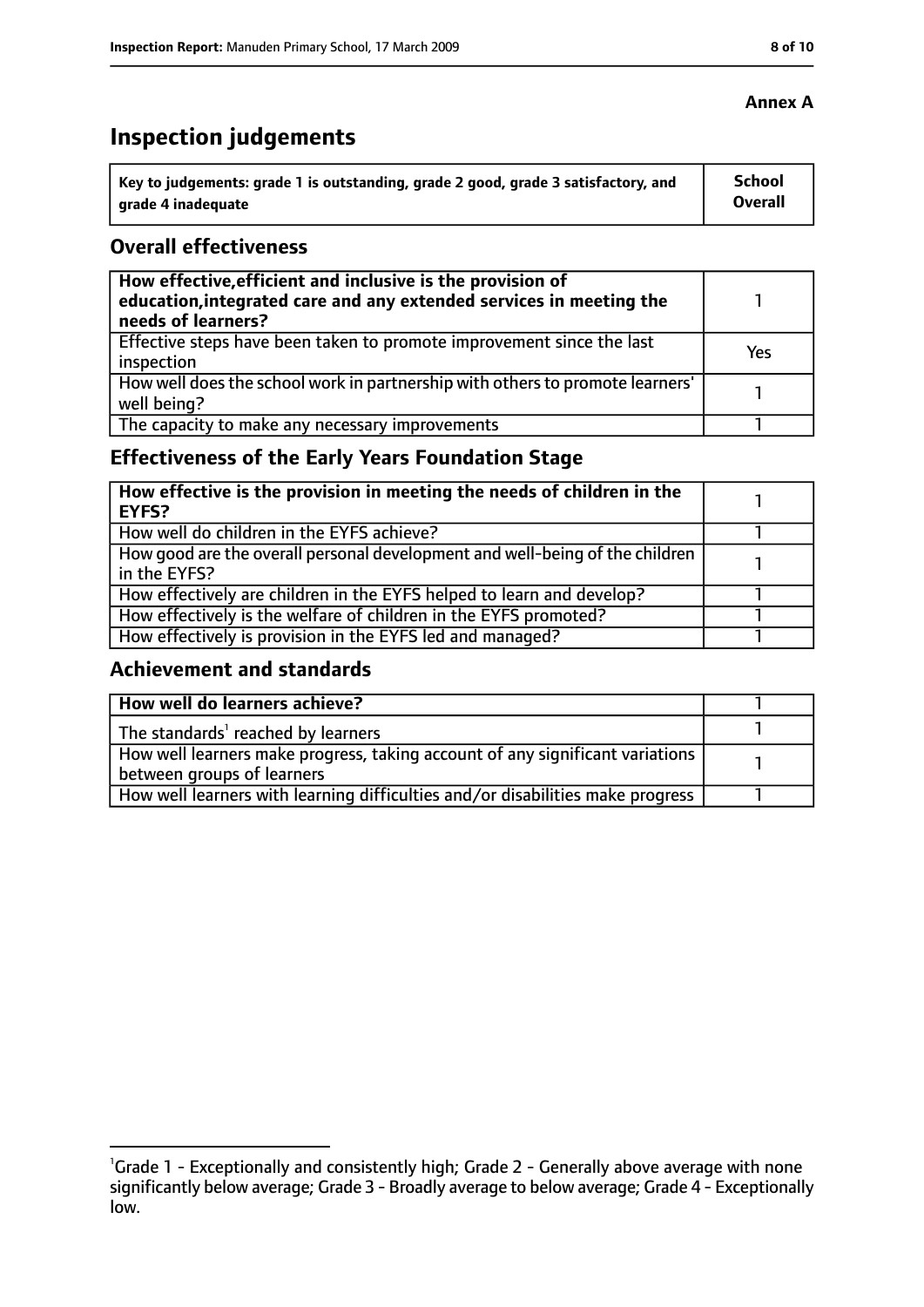# **Personal development and well-being**

| How good are the overall personal development and well-being of the<br>learners?                                 |  |
|------------------------------------------------------------------------------------------------------------------|--|
| The extent of learners' spiritual, moral, social and cultural development                                        |  |
| The extent to which learners adopt healthy lifestyles                                                            |  |
| The extent to which learners adopt safe practices                                                                |  |
| The extent to which learners enjoy their education                                                               |  |
| The attendance of learners                                                                                       |  |
| The behaviour of learners                                                                                        |  |
| The extent to which learners make a positive contribution to the community                                       |  |
| How well learners develop workplace and other skills that will contribute to<br>their future economic well-being |  |

# **The quality of provision**

| How effective are teaching and learning in meeting the full range of<br>learners' needs?              |  |
|-------------------------------------------------------------------------------------------------------|--|
| How well do the curriculum and other activities meet the range of needs and<br>interests of learners? |  |
| How well are learners cared for, quided and supported?                                                |  |

# **Leadership and management**

| How effective are leadership and management in raising achievement<br>and supporting all learners?                                              |           |
|-------------------------------------------------------------------------------------------------------------------------------------------------|-----------|
| How effectively leaders and managers at all levels set clear direction leading<br>to improvement and promote high quality of care and education |           |
| How effectively leaders and managers use challenging targets to raise standards                                                                 |           |
| The effectiveness of the school's self-evaluation                                                                                               |           |
| How well equality of opportunity is promoted and discrimination eliminated                                                                      |           |
| How well does the school contribute to community cohesion?                                                                                      |           |
| How effectively and efficiently resources, including staff, are deployed to<br>achieve value for money                                          |           |
| The extent to which governors and other supervisory boards discharge their<br>responsibilities                                                  |           |
| Do procedures for safequarding learners meet current government<br>requirements?                                                                | Yes       |
| Does this school require special measures?                                                                                                      | <b>No</b> |
| Does this school require a notice to improve?                                                                                                   | <b>No</b> |